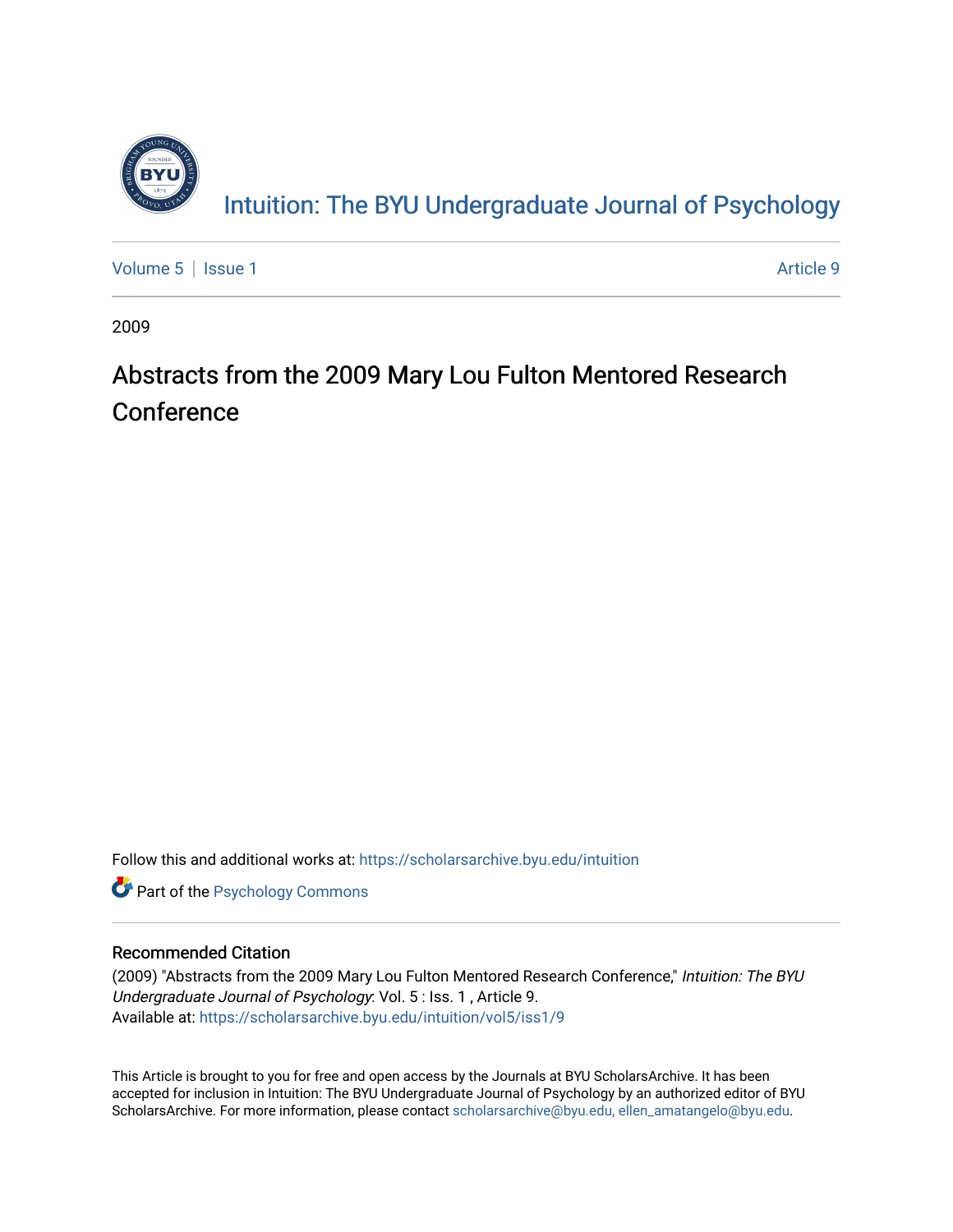Intuition 2009 Vol 5, 44-45

# **Abstracts from the 2009 Mary Lou Fulton Mentored Research Conference**

**ANDIAN AND AN DESCRIPTION AND AN ANTIQUES IN A RELEASED ON A RELEASED ON A RELEASED ON A RELEASED ON A RELEASED ON A** 

*The Annual Mary Lou Fulton Mentored Research Conference is a full day event designed to showcase mentored student learning. It is an opportunity for students to present and explain their research to the public and their peers. The fourth annual conference took place on April 3, 2008, and students from all departments in the College of Family, Home, and Social Sciences were invited to participate. Abstracts of the presenting undergraduate psychology students are featured here in Intuition.* 

#### *Moral Conception Differences in Early and Late Adolescence*

Jason C. Basinger, Sam A. Hardy, & Lawrence J. Walker Mentor: Sam A. Hardy, PhD

*Abstract:* In recent years scholars have argued for the importance of greater understanding of lay or naturalistic conceptions of moral maturity (Walker & Pitts, 1998). However, given the limited work done thus far in this area, we still know very little about how these conceptions of morality develop. Further, most prior studies of lay conceptions of morality have involved adults (e.g., Smith, Smith, & Christopher, 2007; Walker & Pitts, 1998). Thus, the purpose of the present study was to explore age differences in naturalistic conceptions of morality between early and late adolescents. Using cluster analysis we identified four moral person trait clusters for early adolescents and five clusters for late adolescents.

#### *Use of Cognitive Screening Tests to Identify Cognitive Impairments in Survivors of Critical Illness*

Callie J. Beck, Fu L. Woon, MA, and Ramona 0. Hopkins, PhD Mentor: Ramona 0. Hopkins, PhD

*Abstract:* Research has consistently demonstrated volume loss in temporal lobe structures, including the hippocampus, following moderate-to-severe traumatic brain injury (TBI). However, the relationship between the entorhinal cortex (EC), a structure with direct hippocampal input, and volume changes following TBI has not been specifically examined in children. This study was conducted to investigate the role of EC volume loss as it relates to cognitive outcomes in children who have suffered TBI. Quantitative magnetic resonance image analysis was used to measure EC volumes in 16 children with TBI and 16 demographically matched controls. Other temporal lobe structures were also measured to examine volumetric relationships. Cognitive outcomes were also analyzed. EC volume was significantly reduced in children with TBI in relation to the control group, and strongly correlated with hippocampal volume. Children with TBI also showed a significant relationship between aspects of cognitive functioning and EC volume. As hypothesized, EC volume loss occurred following moderate-to-severe TBI. This was correlated with other temporal lobe structures and cognitive functioning.

#### *Increase in Female Hispanic Names and Hispanic Population of California*

Bruce Brown PhD, Brian Larsen Mentor: Bruce Brown, PhD

*Abstract:* This study uses principle component analysis and multivariate graphics to describe patterns in the popularity of with internal comparison of Hispanic female names of the 20th century in California, based on their frequency. The top 100 baby names per year from 1960 to 2007 were obtained from http:/ /www.socialsecurity. gov/OACT/babynames/. Name frequency data was transformed logarithmically before cluster analyzing. Twentyeight clusters were identified and compared using profile plots. The clusters were also compared holistically using 44

1